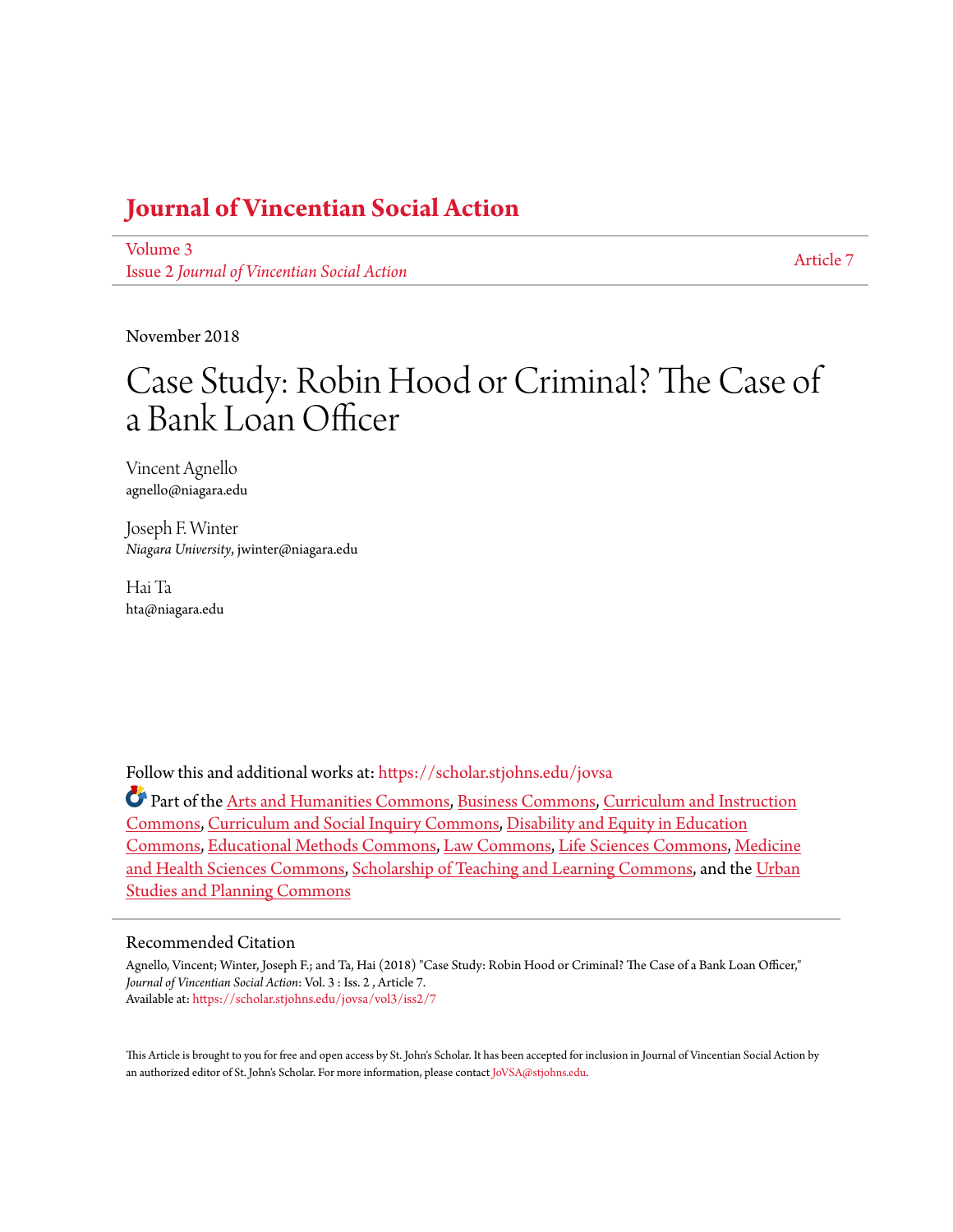# **CASE STUDY: ROBIN HOOD OR CRIMINAL?—THE CASE OF A BANK LOAN OFFICER**

Vincent Agnello, J.D Joseph Winter, CPA, CFE, CITP Hai Ta, Ph.D. Niagara University

*This case was prepared by the authors as a basis for classroom discussion. It has been used in three undergraduate courses (Auditing, Business Law and Legal & Ethical Environment of Business) and one graduate Strategic Accounting course. The case encourages students to consider such matters as internal control, bank fraud, leadership policy and ethical behavior.*

J was expecting. It was the Federal Bureau of  $\mathbf{T}$ immy just received the dreaded phone call he Investigation (FBI) telling him to wait in his office until they got there; they had some questions to ask. Two hours earlier that same day, Jimmy was explaining the events that transpired over the past seven years to his manager, Morgan, the Executive Vice President (EVP) of First Star Bank. Even as Jimmy was explaining these facts, his only thought was why? Why did he do this?

Jimmy was the leading loan officer at First Star Bank, a large publicly traded federally chartered bank headquartered in his home town. In fact, he was First Star's top loan officer for the past five out of seven years. Based on his overall apparent performance along with his recognition within the bank, he was promoted to Regional Vice President (RVP) of Commercial Lending eleven months ago. He spent this morning explaining to the EVP that he started out by loaning money to the bank's customers that did not meet First Star Bank's rigid lending requirements. He provided loans to bank customers who started businesses such as coffee shops, gas stations, restaurants, bars, and small home repair contractors. These businesses were not the type of businesses the Bank was interested in lending its resources. The Bank considered these businesses as a high risk of failure.

Jimmy considered himself lucky. He found his

dream job in his hometown working for this major financial institution, First Star Bank. In fact, life treated him very well. He came from a working-class family. His father worked at the steel mill. He had one brother and one sister. Both of his siblings went to work at the mill once they graduated from high school. Jimmy wanted more and had no interest in a factory job. He was the first in his family to attend college. His high grades at a Catholic high school earned him a full scholarship to attend a local prestigious Catholic college. He majored in economics and graduated with honors. His department chair helped him secure a graduate assistant position at the local State University where he earned his MS in Finance. He was recruited by many firms and ultimately selected First Star Bank which evaluated Jimmy as a wonderful candidate for its Leadership Training Program. Secure in his future, he married his grade school sweetheart. The happy couple had three children, two in middle school and one in elementary school. Even though Jimmy enjoyed much success through hard work and long hours in his banking career, they still lived in a modest home in the suburbs that they purchased when they married.

When Jimmy's Leadership Training was complete, he was assigned to a local branch bank as a customer service representative. He opened and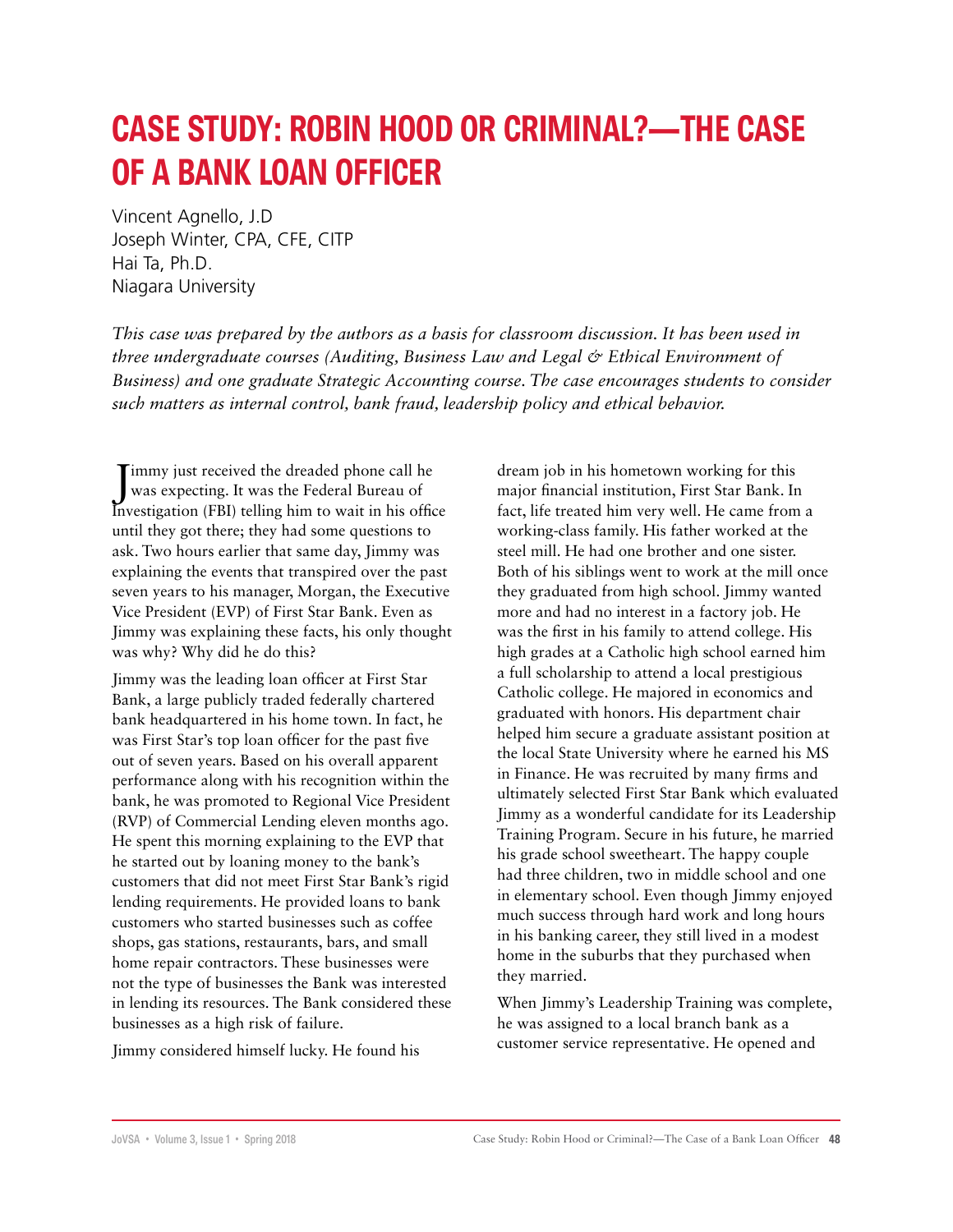closed accounts for customers and met most of their servicing needs. Jimmy had the authority to provide small personal installment loans and arrange for home equity lines of credit as long as the potential customer met the Bank's lending requirements. As time progressed and his performance was well documented, Jimmy was promoted to commercial lending at his branch. The bank's lending policies were stricter on commercial loans as compared to consumer lending. First Star Bank was known in the community and within the national banking industry to demand and require high quality credit standards, so it was not much of a risk taker. All commercial loans had to be fully secured and could only be given to First Star applicants with high credit ratings.

Certain business loans were automatically off limits to the Bank, regardless of how sound a business plan appeared. That was very upsetting to Jimmy personally. Jimmy considered some of these business people and inventors having solid-loan-worthiness business plans that were virtually guaranteed to be a success; they only needed some startup capital. After several years of rejecting his customers' loan requests, which he agonized and hated to do, he figured out a way to help. Having been at the First Star for more than seven years, Jimmy knew exactly what the Bank would check and what they would not check in terms of paperwork and due diligence. Once a loan is actually disbursed from First Star, no one at the Bank would routinely review loans unless they went delinquent and forced into a work-out phase. Jimmy decided to help these really nice customers. Why shouldn't they get a loan for a coffee shop or to start a home repair business? Consequently, Jimmy took an inspired approach, by giving several smaller personal loans to every adult in the home. At first it was just the parents, but later any child that had the same or similar name to the parent, regardless of age. He just used the same credit check that was used on the parent. No one at the Bank ever checked with follow up procedures.

After Jimmy was promoted to commercial loan

officer (CLO), he realized no one at the Bank ever checked or reviewed smaller commercial loans. By intentionally increasing the value of the collateral and adjusting the financial statements to increase the value of personal assets, he could confidently provide loans to customers without any red flags. All Jimmy had to do is work with his customers and he never met them at the Bank. He would visit them at their place of business, their homes, coffee shops, bars, restaurants, or other mutual meeting places. They were extremely grateful for this help and they soon became Jimmy's close friends. The Bank never questioned Jimmy about not being in the office simply because of the large growing loan portfolio. Jimmy was executing over the top customer service and through the assistance of modern technology, a virtual office environment predominately.

Furthermore, because of his success and emerging prominent role at the Bank, Jimmy was becoming quite well-known in the community. He was sought out and very active on several not-for-profit boards. He would hold seminars and promote First Star Bank to local chambers of commerce as well as network with leadership of these organizations to further enhance his brand and contacts. He was supportive and would often join any organization whose mission was to make the community a better place. He also served in several capacities at his place of worship. All of this volunteer work, along with word of mouth promotion by his Bank customers/friends, generated even more lending business for Jimmy. At the time of his promotion to CLO, his commercial loan portfolio exceeded \$150 million dollars.

Things were going really well for Jimmy until approximately the stock market crash of 2008, which was totally unexpected. Just about everyone was affected, some Bank customers more than others. Coffee shops, bars, restaurants, and home repair companies found it hard to maintain their customer base, as unemployment rose to record levels and those still working cut back on nonessential expenses. To help his friends through this rough patch, Jimmy needed to be more creative about supplying additional dollars to them. He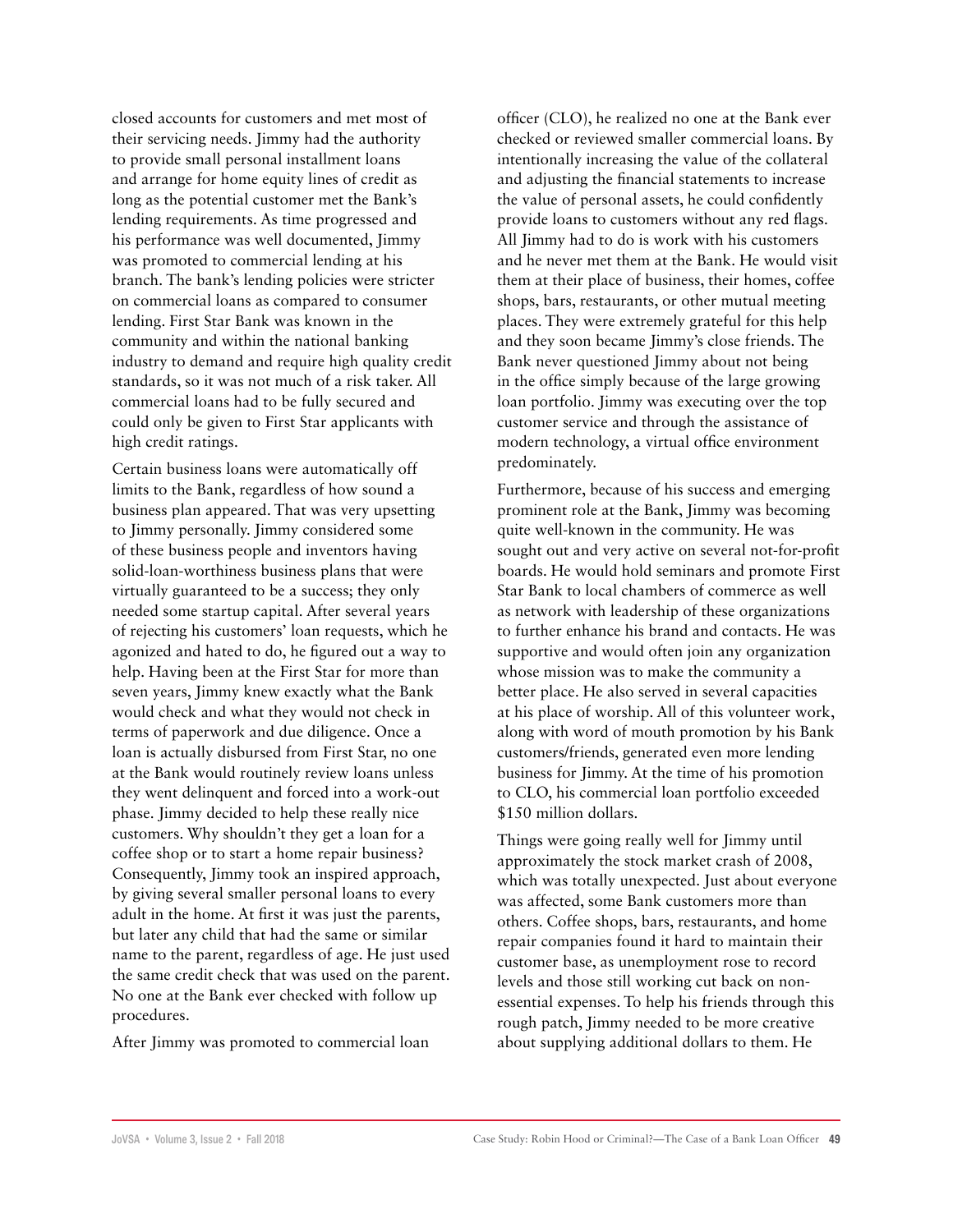decided to raid unused lines of credit balances of his "well to do" customers and use the money to either pay off loans, extend additional credit, or just make payments to keep the loans to more riskier customers from default. Once he exhausted those funds, he turned to using collateral of these "well to do" businesses to guarantee new loans given to his other customers. He contacted these unsuspecting bank customers and told them that the Bank needed to have their files updated to meet new government regulations such as the Dodd-Frank Bill. These unsuspecting customers needed to sign new security instruments and collateral forms. In some cases, he had them sign new promissory notes. Again, Jimmy met them anywhere they wanted, except his office. He did not want to inconvenience them any more than necessary to get the forms signed. He always brought blank forms to sign and then told the customers that he grabbed the wrong file and/ or would fill the forms in when he returned to the office. These customers did not suspect anything was wrong because they trusted Jimmy and he seemed to always be looking out for their best interests. Jimmy, however, created fictitious companies and used the collateral and financial guarantees of these "well to do" lending relationships. To avoid any problems, he had opened P.O. Boxes for each of these new fictitious companies at the several post office branches in the community. In some cases, he just forged names on documents. He also provided forged notaries when the documents required a notary.

While Jimmy was solving his own banking problems, First Star was facing a few challenges. The first was that the Bank was a major originator of loans underwritten by the U.S. Department of Housing and Urban Development (HUD) and Federal Housing Administration (FHA) which did not meet the government's applicable requirements. The Bank ultimately agreed to a \$180 million settlement with the Department of Justice as a penalty in conjunction with this matter. However, on what appeared to be a positive note resulting from the stock market crash in 2008, First Star being a conservative and well run financial institution had the ability to acquire

weaker banks. They chose to make an offer on Blue Sky Bancorp, a smaller financial institution about one-fifth the size of the Bank and with a contiguous geographic footprint to First Star. In the process of putting forth an offer to acquire Blue Sky, First Star knew that it needed to enhance its internal audit department and strengthen its own internal controls especially revolving around foreign currency, loan authorizations and money laundering.

As First Star was enhancing its system wide internal audit and control procedures, standard year-end reporting processes would prove to be very problematic and stressful for Jimmy. For example, standard year-end techniques for compliance and tax reporting matters such as annual statements would be sent by First Star to their loan customers. The customers whom all called Jimmy their friend and trusted adviser at the Bank began to inquire that the loan balances were wrong or that there was some other problem on the disclosure form. Jimmy would meet with each at their home or business and assure them that the bank's computer files were corrupted and that he would make sure that it was corrected. However, when a CFO, at a major client of the Bank, decided to do an end around Jimmy and contacted the Bank directly for answers, the questionable lending practices began to unfold. The Bank's outside auditors and fraud examiners, who were already contracted for due diligence for the Blue Sky deal, had to also begin reviewing all of Jimmy's files and uncovered major irregularities with his accounts. The independent professionals determined that the "well to do" Bank customers were scammed in the amount of approximately \$12 million dollars. The Bank was able to recover \$1.5 million that Jimmy had not yet disbursed. Throughout all the years that Jimmy was employed by First Star Bank, it was believed that he never requested a kickback from his customers, nor did he ever accept any gifts from them aside from small Christmas gifts of cookies and bottles of wine. He was honest with the Bank's EVP when asked about his loans and now he would cooperate and repeat the same details to the FBI when they arrive.